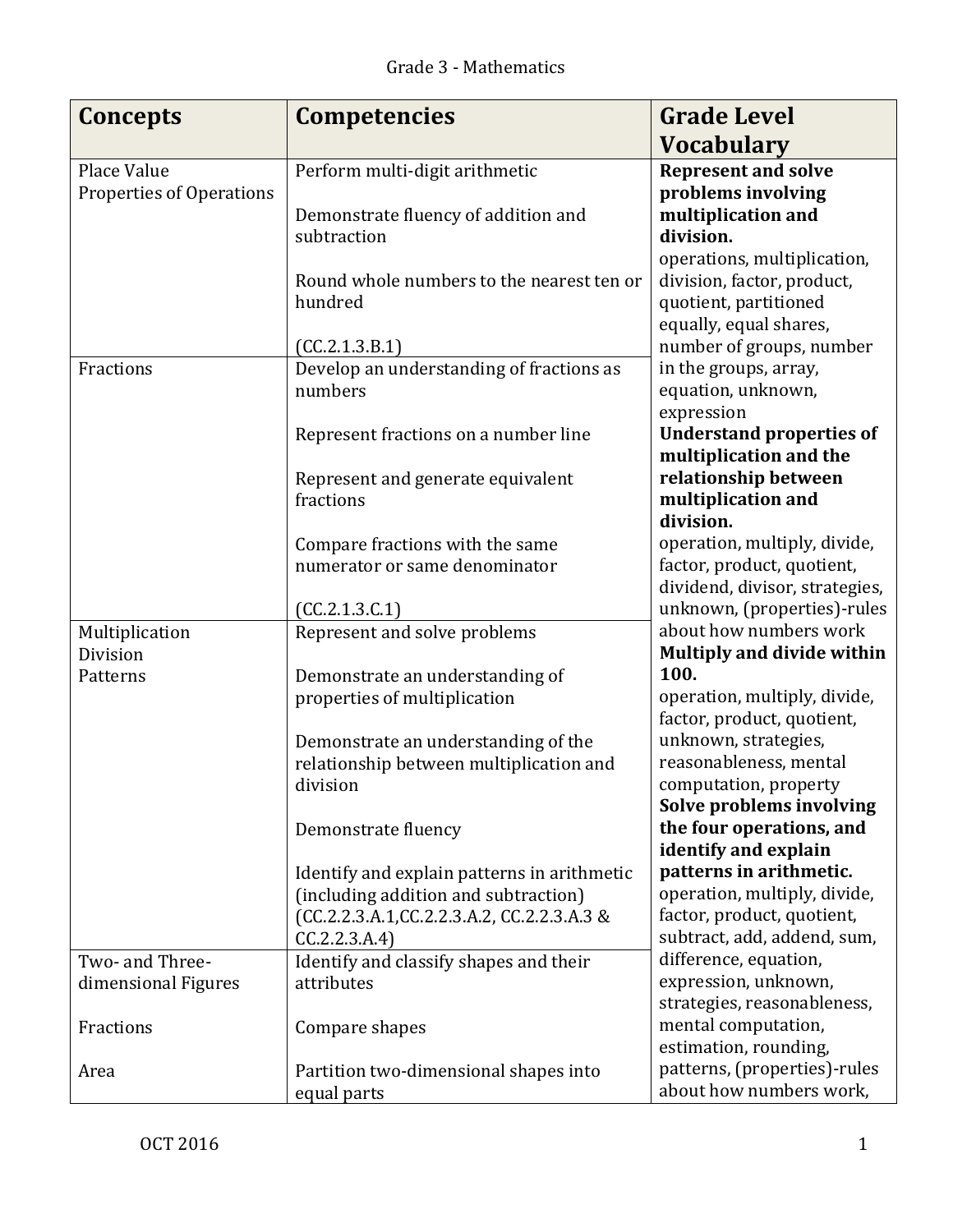| Graue 5 - Mathematics   |                                                        |                                                           |  |  |
|-------------------------|--------------------------------------------------------|-----------------------------------------------------------|--|--|
| <b>Concepts</b>         | <b>Competencies</b>                                    | <b>Grade Level</b>                                        |  |  |
|                         |                                                        | <b>Vocabulary</b>                                         |  |  |
|                         |                                                        | input and output table                                    |  |  |
|                         | Express the area of a partition as a unit              |                                                           |  |  |
|                         | fraction of the whole                                  | Use place value                                           |  |  |
|                         |                                                        | understanding and                                         |  |  |
|                         | (CC.2.3.3.A.1 & CC.2.3.3.A.2)                          | properties of operations                                  |  |  |
| Measurement             | Solve problems                                         | to perform multi-digit                                    |  |  |
| Data Displays           |                                                        | arithmetic.                                               |  |  |
| Time                    | Make estimations                                       | place value, round, addition,                             |  |  |
| Money (Coins and Bills) |                                                        | add, addend, sum,                                         |  |  |
|                         | Tell and write time to nearest minute                  | subtraction, subtract,                                    |  |  |
|                         |                                                        | difference, strategies,                                   |  |  |
|                         | Calculate time intervals                               | (properties)-rules about                                  |  |  |
|                         |                                                        | how numbers work                                          |  |  |
|                         | Make change using combination of coins                 |                                                           |  |  |
|                         | and bills                                              | Develop understanding of                                  |  |  |
|                         | Represent and interpret data using various<br>displays | fractions as numbers.                                     |  |  |
|                         |                                                        | partition(ed), equal parts,<br>fraction, equal distance ( |  |  |
|                         |                                                        | intervals), equivalent,                                   |  |  |
|                         | Determine the area of a rectangle as it                | equivalence, reasonable,                                  |  |  |
|                         | relates to multiplication and addition                 | denominator, numerator,                                   |  |  |
|                         |                                                        | comparison, compare, $\langle, \rangle$ , =               |  |  |
|                         | Determine perimeter or side lengths of                 | , justify, inequality                                     |  |  |
|                         | various polygons                                       | Solve problems involving                                  |  |  |
|                         |                                                        | measurement and                                           |  |  |
|                         | Distinguish between linear and area                    | estimation of intervals of                                |  |  |
|                         | measurements                                           | time, liquid volumes, and                                 |  |  |
|                         |                                                        | masses of objects.                                        |  |  |
|                         | (CC.2.4.3.A.1, CC.2.4.3.A.2, CC.2.4.3.A.3              | estimate, time, time                                      |  |  |
|                         | CC.2.4.3.A.4, CC.2.4.3.A.5 & CC.2.4.3.A.6)             | intervals, a.m, p.m, digital                              |  |  |
|                         |                                                        | clock, analog clock, minute,                              |  |  |
|                         |                                                        | hour, elapsed time,                                       |  |  |
|                         |                                                        | measure, liquid volume,                                   |  |  |
|                         |                                                        | mass, standard units,<br>metric, gram (g), kilogram       |  |  |
|                         |                                                        | (kg), liter (L), milliliter (mL)                          |  |  |
|                         |                                                        | <b>Represent and interpret</b>                            |  |  |
|                         |                                                        | data.                                                     |  |  |
|                         |                                                        | scale, scaled picture graph,                              |  |  |
|                         |                                                        | scaled bar graph, line plot,                              |  |  |
|                         |                                                        | data                                                      |  |  |
|                         |                                                        | <b>Geometric measurement:</b>                             |  |  |
|                         |                                                        | understand concepts                                       |  |  |
|                         |                                                        | of area and relate area to                                |  |  |